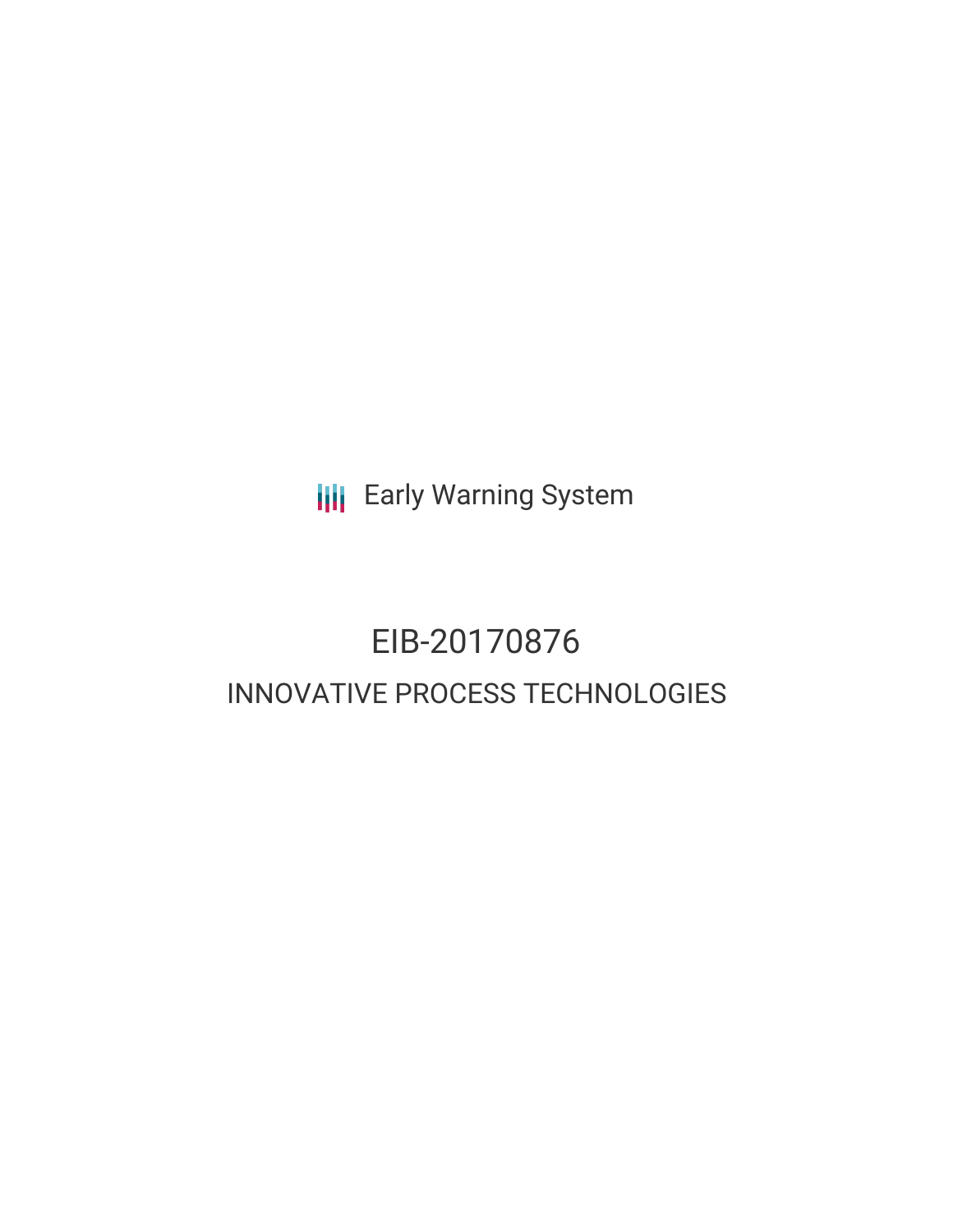# **Quick Facts**

| <b>Countries</b>               | Denmark, Germany, Italy, Netherlands |
|--------------------------------|--------------------------------------|
| <b>Financial Institutions</b>  | European Investment Bank (EIB)       |
| <b>Status</b>                  | Approved                             |
| <b>Bank Risk Rating</b>        | U                                    |
| <b>Voting Date</b>             | 2018-07-09                           |
| <b>Borrower</b>                | <b>GEA GROUP AG</b>                  |
| <b>Sectors</b>                 | Industry and Trade                   |
| <b>Investment Type(s)</b>      | Loan                                 |
| <b>Investment Amount (USD)</b> | \$176.35 million                     |
| <b>Loan Amount (USD)</b>       | \$176.35 million                     |
| <b>Project Cost (USD)</b>      | \$370.33 million                     |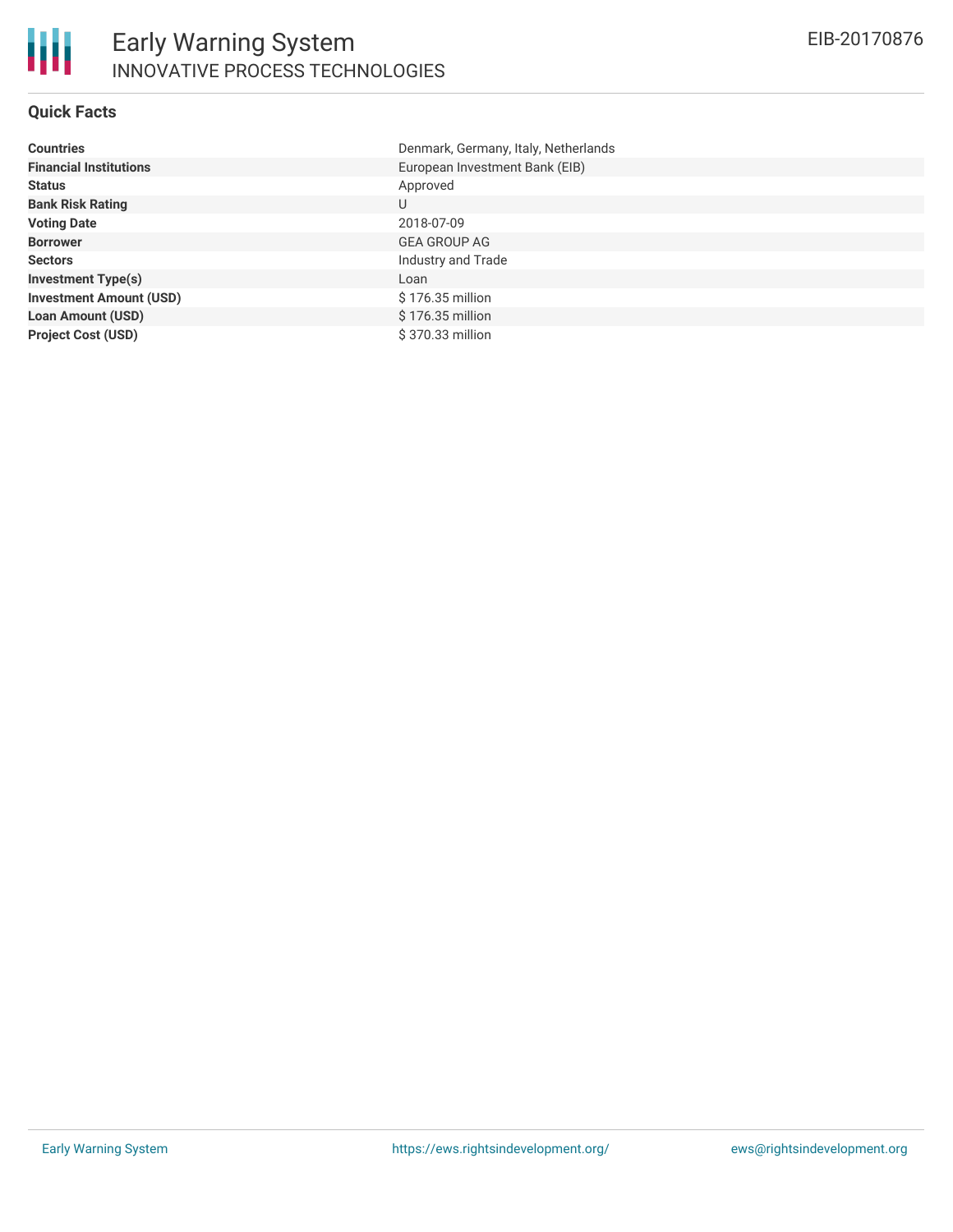

# **Project Description**

According to EIB website, the project concerns RDI activities for the development of products, solutions and processes used in dairy farming and processing, food, beverages, pharma, chemical, utilities and marine applications. Further, the project aims to develop intelligent engineering processes for resource-economical technologies and energy-saving machines and processes.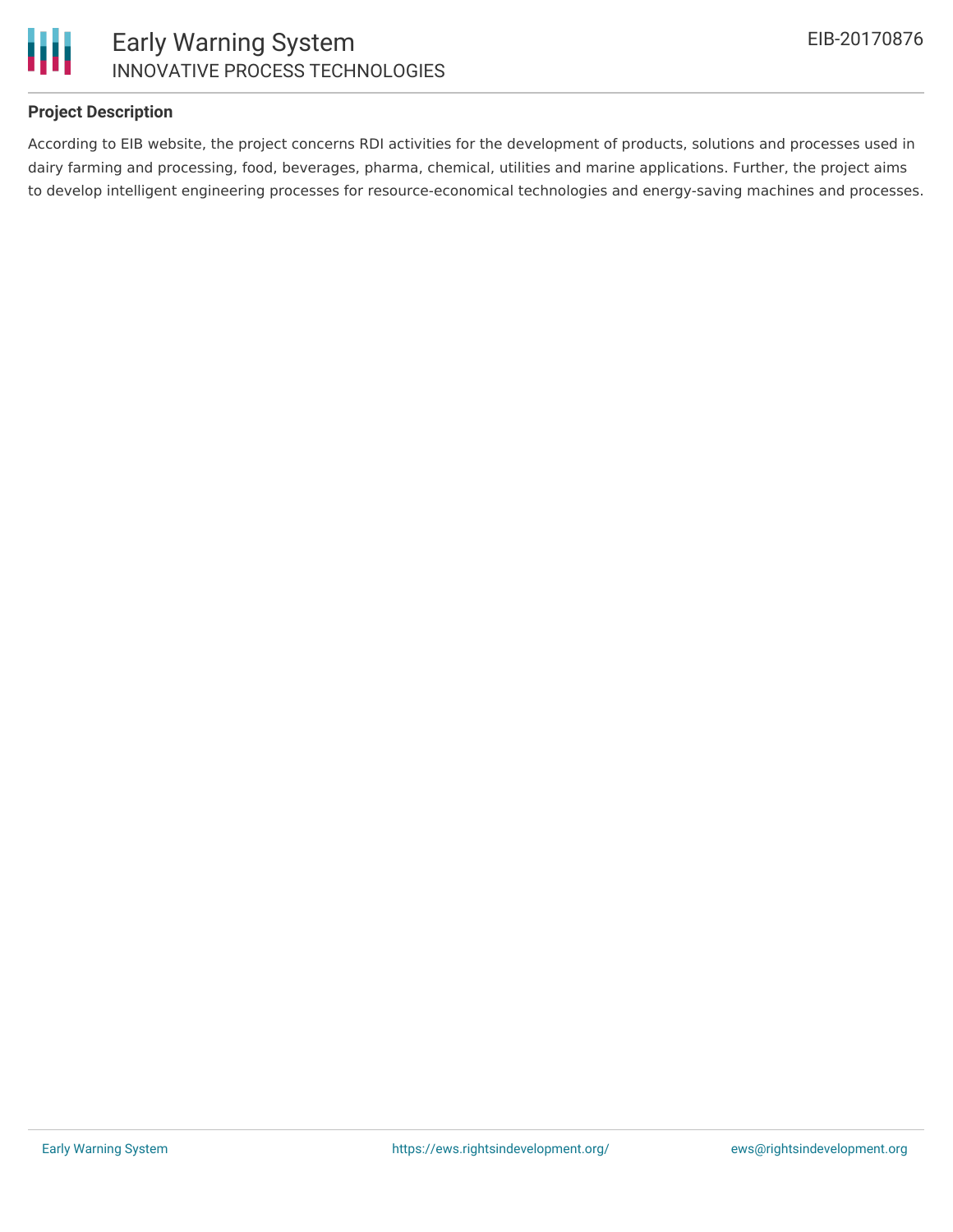#### **Investment Description**

European Investment Bank (EIB)

#### Breakdown:

- [Denmark](http://www.eib.org/en/projects/loan/list?region=1&country=DK): EUR 12,000,000
- EU [Countries](http://www.eib.org/en/projects/loan/list?region=1&country=C7): EUR 9,000,000
- [Germany](http://www.eib.org/en/projects/loan/list?region=1&country=DE): EUR 100,500,000
- [Netherlands](http://www.eib.org/en/projects/loan/list?region=1&country=NL): EUR 13,500,000
- [Italy:](http://www.eib.org/en/projects/loan/list?region=1&country=IT) EUR 15,000,000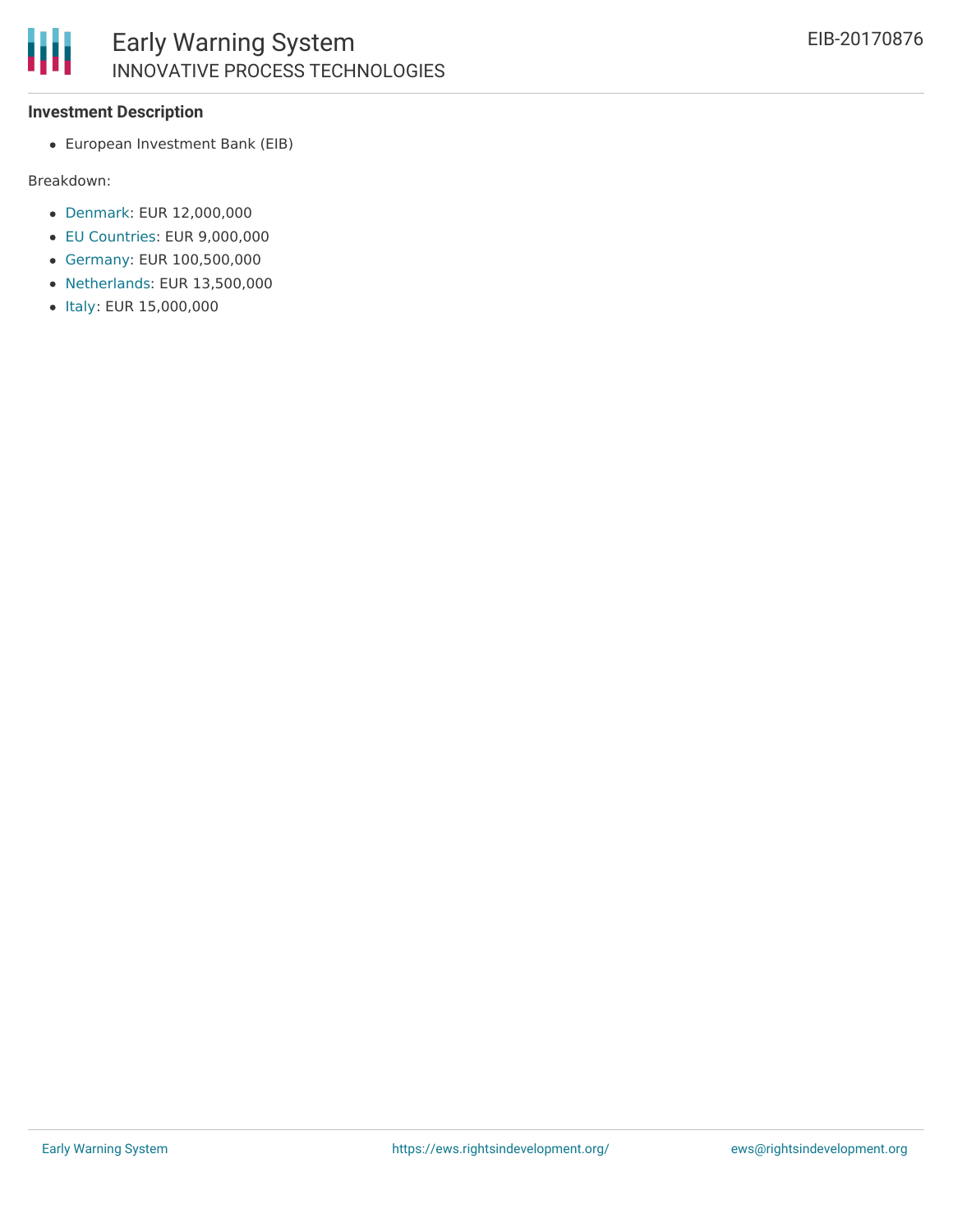

### **Private Actors Description**

EA AG operates in process and thermal engineering businesses. The company operates in seven segments: Refrigeration, Process Engineering, Mechanical Separation, Dairy Farm Systems, Process Equipment, Energy Technology, and Air Treatment. Refrigeration Division builds refrigeration system components, such as reciprocating and screw compressors, vaporizers, condensers and valves, as well as machinery for making ice and freezers.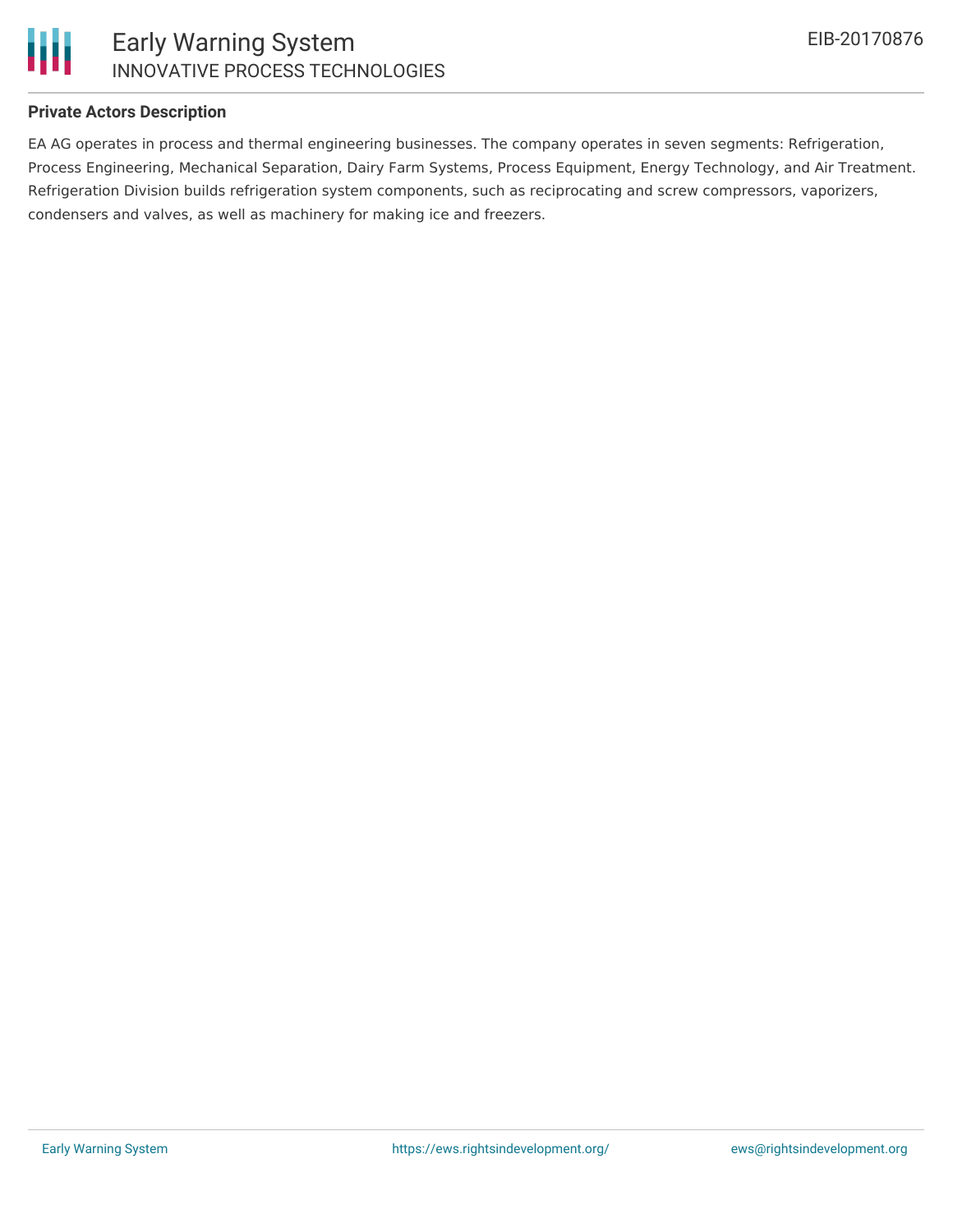

# Early Warning System INNOVATIVE PROCESS TECHNOLOGIES

| <b>Private Actor 1</b>   | <b>Private Actor</b><br>Role | <b>Private Actor</b><br>. Sector | <b>Relation</b> | <b>Private Actor 2</b> | <b>Private Actor</b><br>2 Role | <b>Private Actor</b><br>2 Sector |
|--------------------------|------------------------------|----------------------------------|-----------------|------------------------|--------------------------------|----------------------------------|
| $\overline{\phantom{0}}$ | $\sim$                       | -                                | $\sim$          | <b>GEA AG</b>          | Client                         |                                  |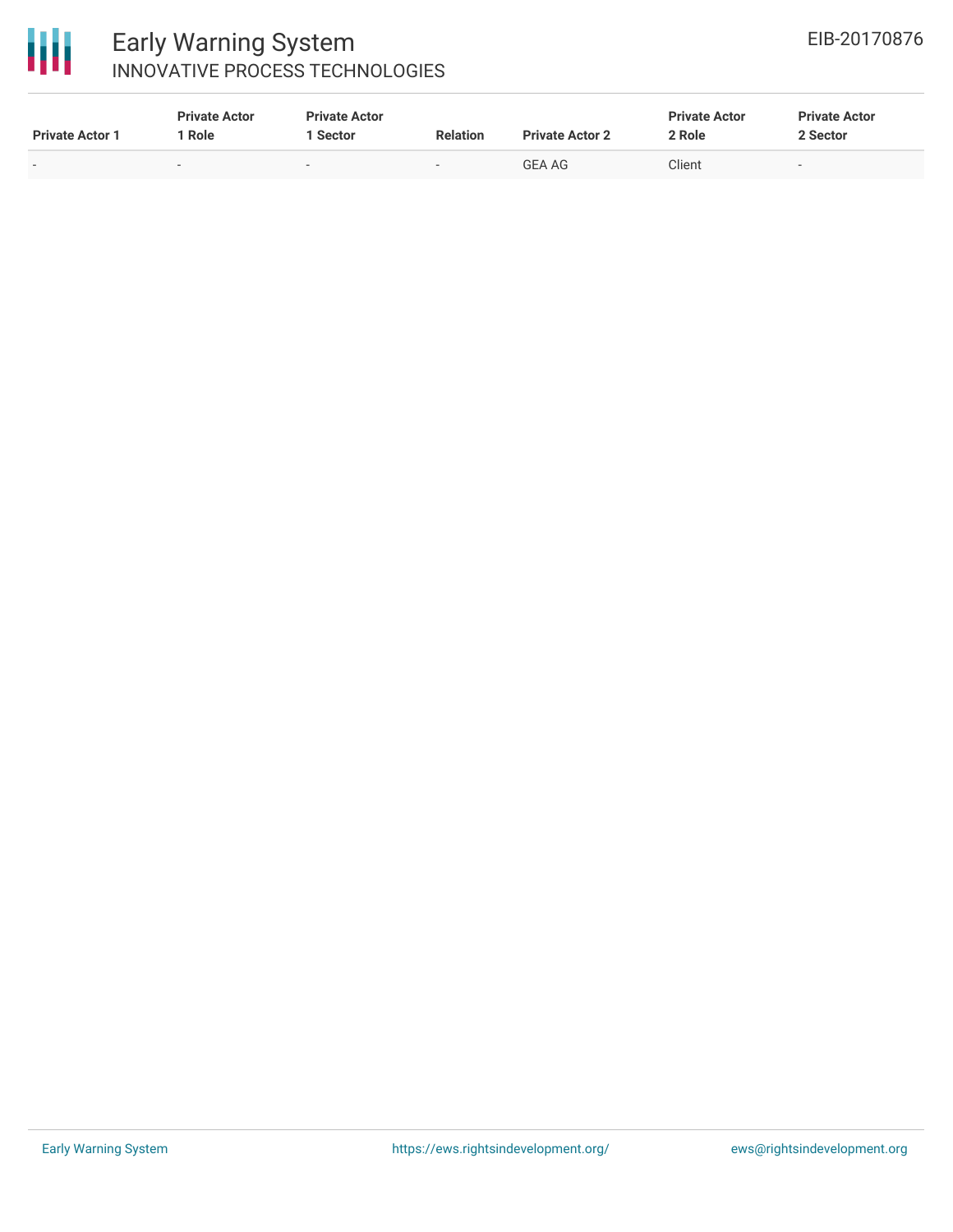# **Contact Information**

No contact information provided at the time of disclosure.

#### **ACCOUNTABILITY MECHANISM OF EIB**

The EIB Complaints Mechanism is designed to facilitate and handle complaints against the EIB by individuals, organizations or corporations affected by EIB activities. When exercising the right to lodge a complaint against the EIB, any member of the public has access to a two-tier procedure, one internal - the Complaints Mechanism Office - and one external - the European Ombudsman. A complaint can be lodged via a written communication addressed to the Secretary General of the EIB, via email to the dedicated email address complaints@eib.org, by completing the online complaint form available at the following address: http://www.eib.org/complaints/form, via fax or delivered directly to the EIB Complaints Mechanism Division, any EIB local representation office or any EIB staff. For further details, check:

http://www.eib.org/attachments/strategies/complaints\_mechanism\_policy\_en.pdf

When dissatisfied with a complaint to the EIB Complaints Mechanism, citizens can then turn towards the European Ombudsman. A memorandum of Understanding has been signed between the EIB and the European Ombudsman establishes that citizens (even outside of the EU if the Ombudsman finds their complaint justified) can turn towards the Ombudsman on issues related to 'maladministration' by the EIB. Note that before going to the Ombudsman, an attempt must be made to resolve the case by contacting the EIB. In addition, the complaint must be made within two years of the date when the facts on which your complaint is based became known to you. You can write to the Ombudsman in any of the languages of the European Union. Additional details, including filing requirements and complaint forms, are available at: http://www.ombudsman.europa.eu/atyourservice/interactiveguide.faces